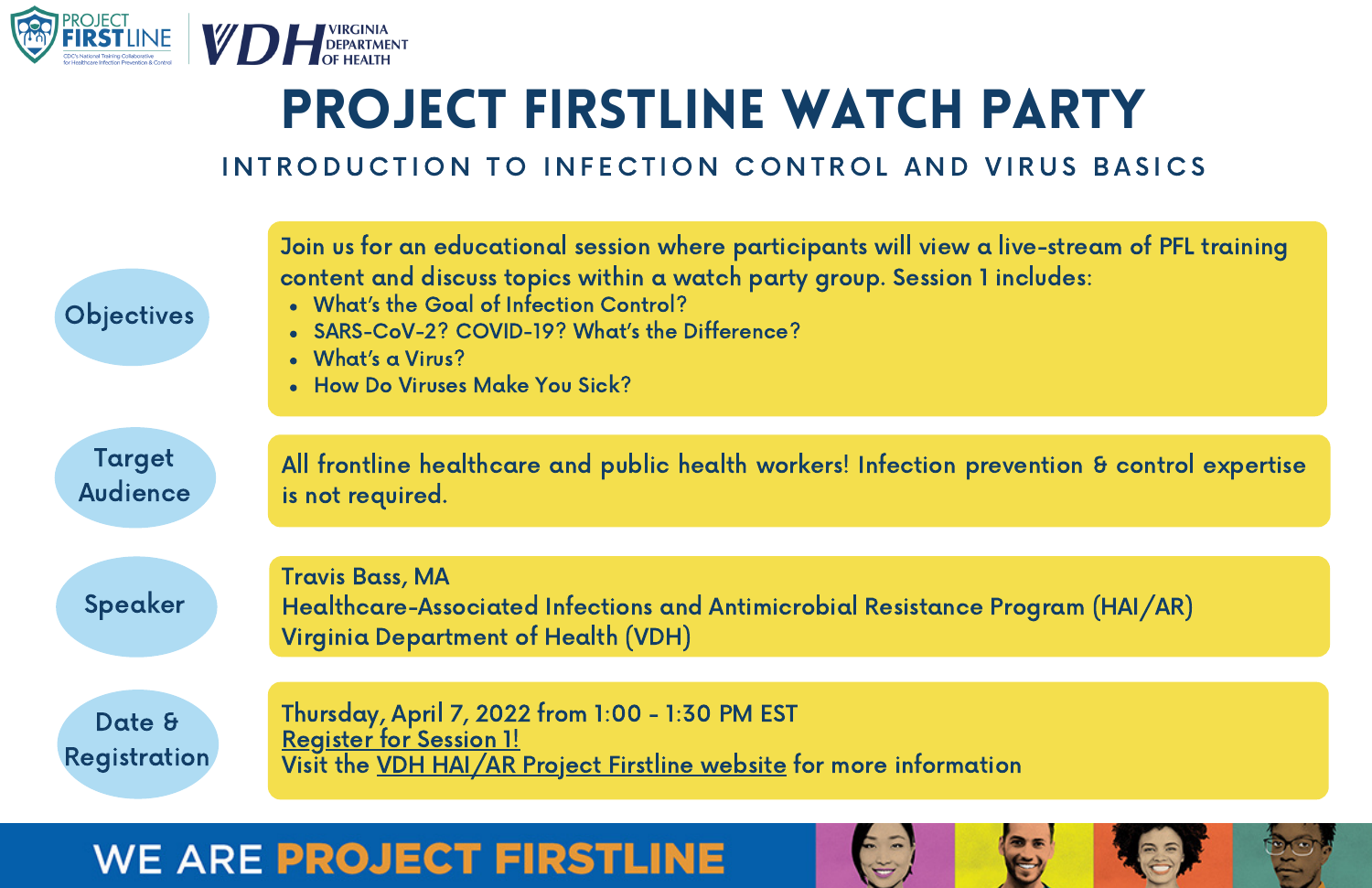

#### INJECTION SAFFTY

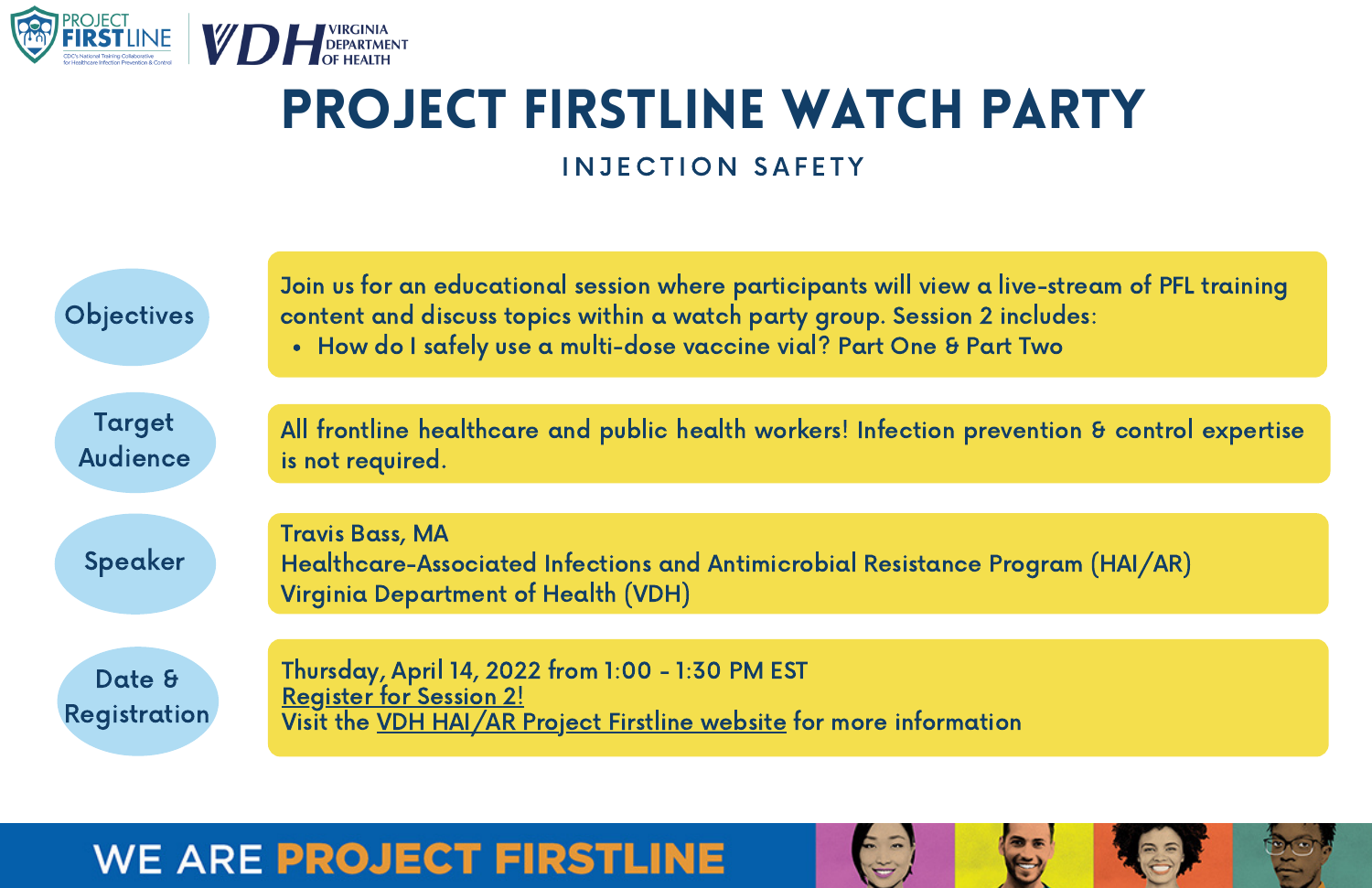

PERSONAL PROTECTIVE EQUIPMENT (PPE) BASICS

| <b>Objectives</b>         | Join us for an educational session where participants will view a live-stream of PFL training<br>content and discuss topics within a watch party group. Session 3 includes:<br>• What is PPE?<br>• Why is eye protection recommended for COVID-19?<br>• Why are gloves recommended for COVID-19?<br>• Why are gowns recommended for COVID-19? |
|---------------------------|-----------------------------------------------------------------------------------------------------------------------------------------------------------------------------------------------------------------------------------------------------------------------------------------------------------------------------------------------|
| Target<br><b>Audience</b> | All frontline healthcare and public health workers! Infection prevention & control expertise<br>is not required.                                                                                                                                                                                                                              |
| Speaker                   | <b>Travis Bass, MA</b><br>Healthcare-Associated Infections and Antimicrobial Resistance Program (HAI/AR)<br>Virginia Department of Health (VDH)                                                                                                                                                                                               |
| Date &<br>Registration    | Thursday, April 21, 2022 from 1:00 - 1:30 PM EST<br><b>Register for Session 3!</b><br>Visit the VDH HAI/AR Project Firstline website for more information                                                                                                                                                                                     |

 $\mathbb{C}^{3}$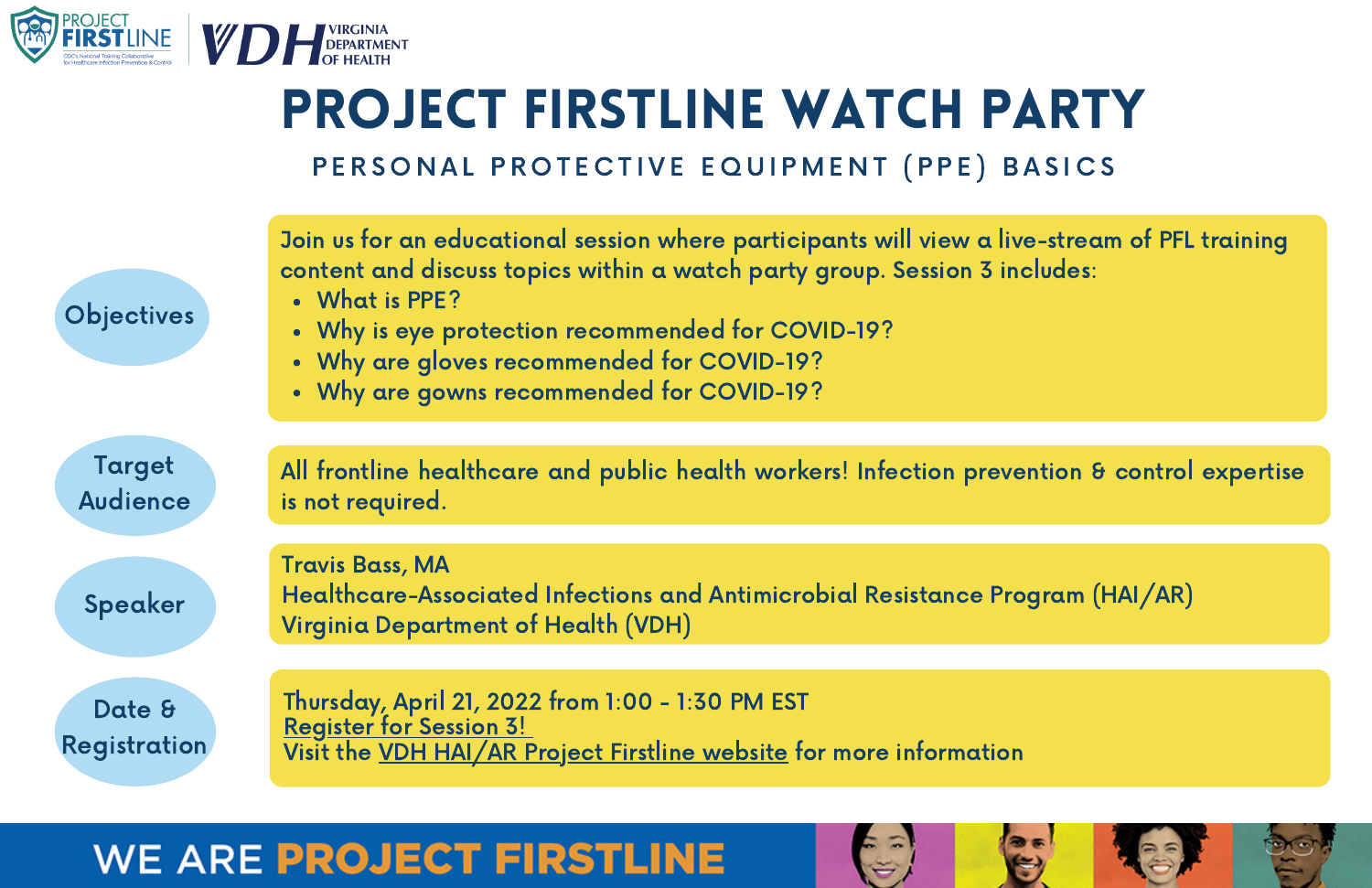

#### RESPIRATOR BASICS

| <b>Objectives</b>         | Join us for an educational session where participants will view a live-stream of PFL training<br>content and discuss topics within a watch party group. Session 4 includes:<br>• What is a respirator?<br>• What is an N95?<br>• How should I test the seal on my N95? |
|---------------------------|------------------------------------------------------------------------------------------------------------------------------------------------------------------------------------------------------------------------------------------------------------------------|
| Target<br><b>Audience</b> | All frontline healthcare and public health workers! Infection prevention & control expertise<br>is not required.                                                                                                                                                       |
| Speaker                   | <b>Travis Bass, MA</b><br>Healthcare-Associated Infections and Antimicrobial Resistance Program (HAI/AR)<br>Virginia Department of Health (VDH)                                                                                                                        |
| Date &<br>Registration    | Thursday, April 28, 2022 from 1:00 - 1:30 PM EST<br><b>Register for Session 4!</b><br>Visit the VDH HAI/AR Project Firstline website for more information                                                                                                              |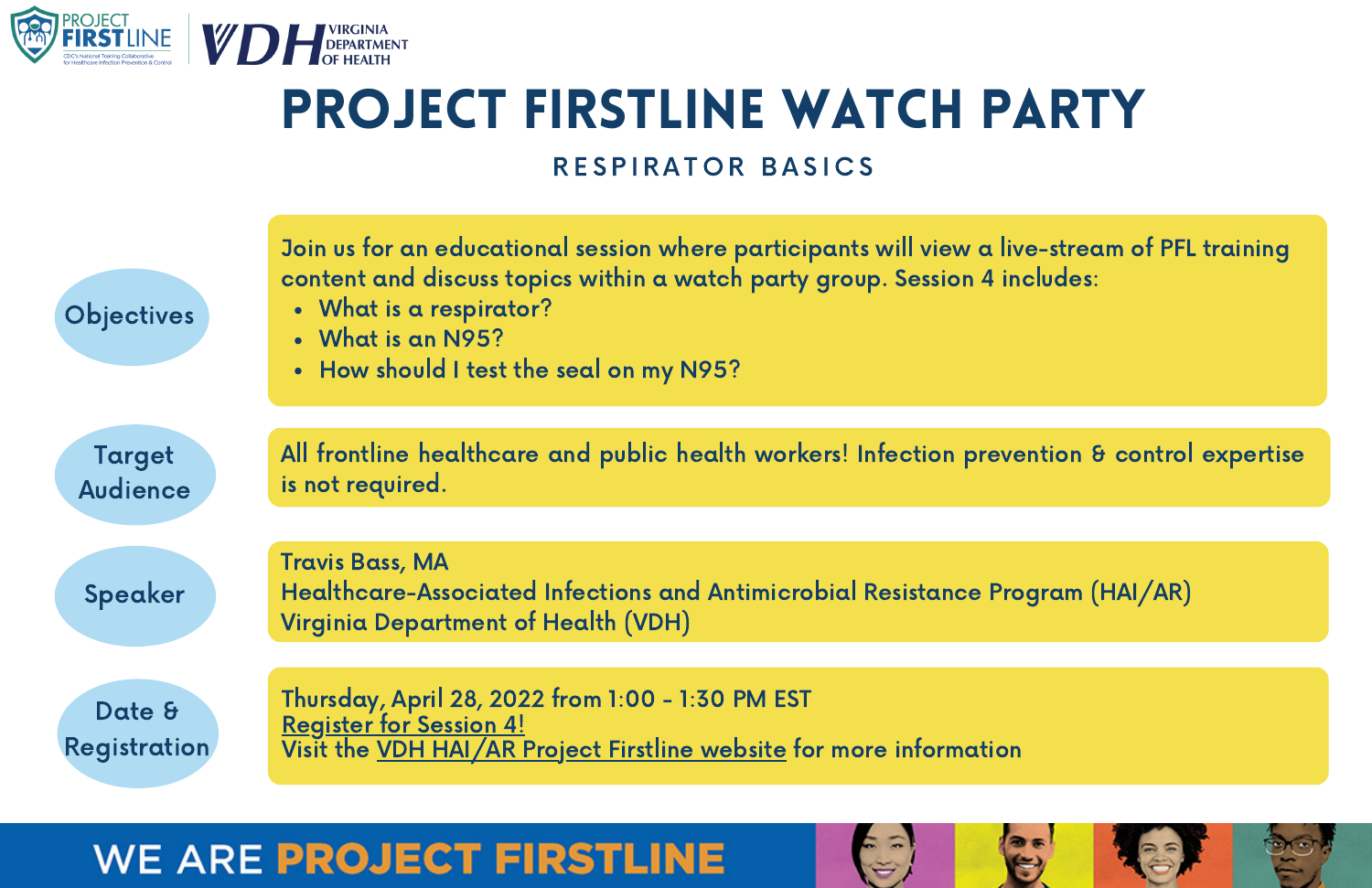

#### ENVIRONMENTAL CLEANING AND DISINFECTION BASICS

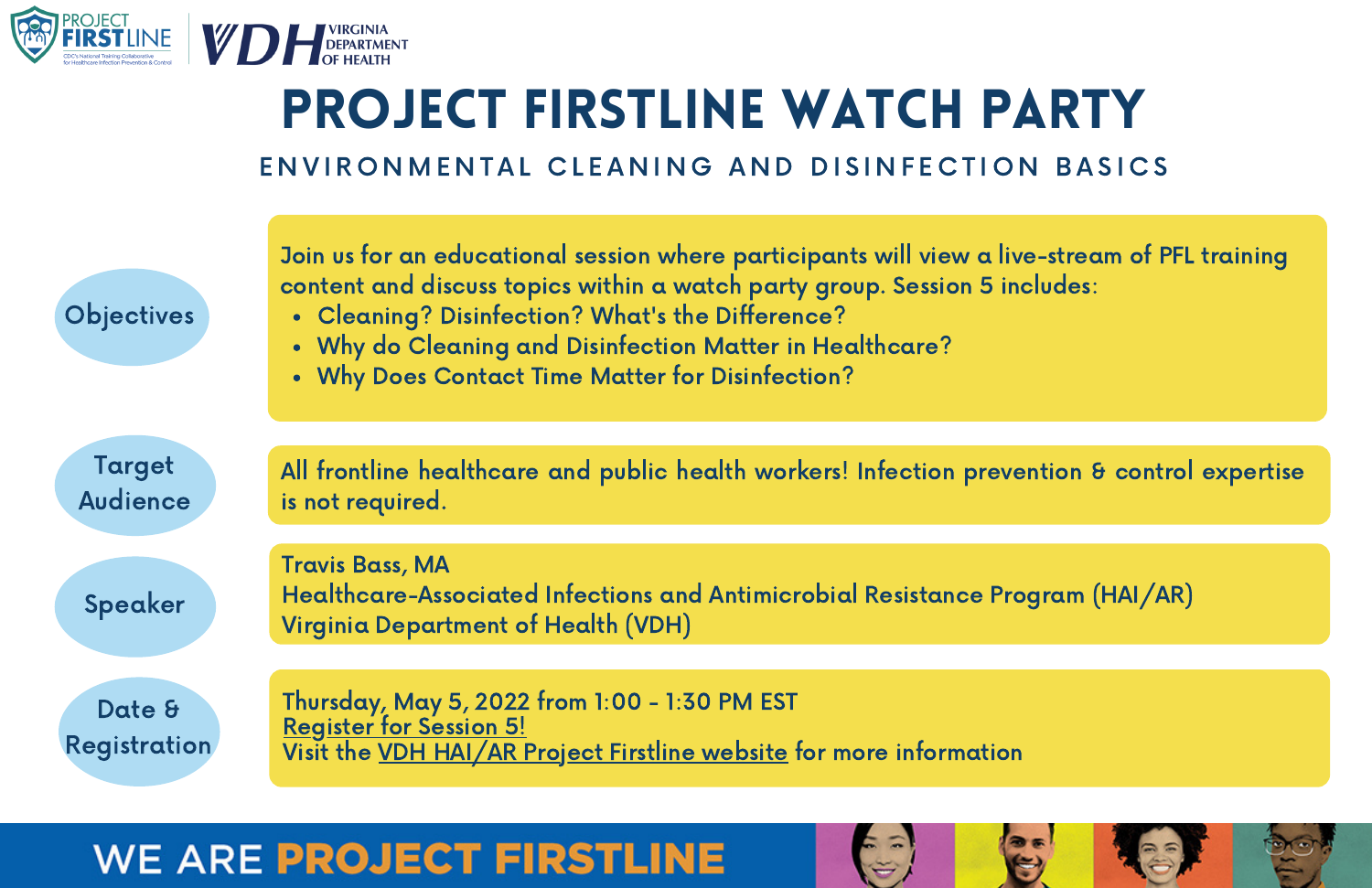

#### VENTILATION, SOURCE CONTROL, AND HAND HYGIENE

| <b>Objectives</b>         | Join us for an educational session where participants will view a live-stream of PFL training<br>content and discuss topics within a watch party group. Session 6 includes:<br>• What is Ventilation?<br>• Why Does Ventilation Matter?<br>• What is Source Control?<br>• Do We Really Have to Talk About Hand Hygiene? Again? Yes! |
|---------------------------|-------------------------------------------------------------------------------------------------------------------------------------------------------------------------------------------------------------------------------------------------------------------------------------------------------------------------------------|
| Target<br><b>Audience</b> | All frontline healthcare and public health workers! Infection prevention & control expertise<br>is not required.                                                                                                                                                                                                                    |
| Speaker                   | <b>Travis Bass, MA</b><br>Healthcare-Associated Infections and Antimicrobial Resistance Program (HAI/AR)<br>Virginia Department of Health (VDH)                                                                                                                                                                                     |
| Date &<br>Registration    | Thursday, May 12, 2022 from 1:00 - 1:30 PM EST<br><b>Register for Session 6!</b><br>Visit the VDH HAI/AR Project Firstline website for more information                                                                                                                                                                             |

 $\begin{pmatrix} 1 & 1 \\ 1 & 1 \end{pmatrix}$